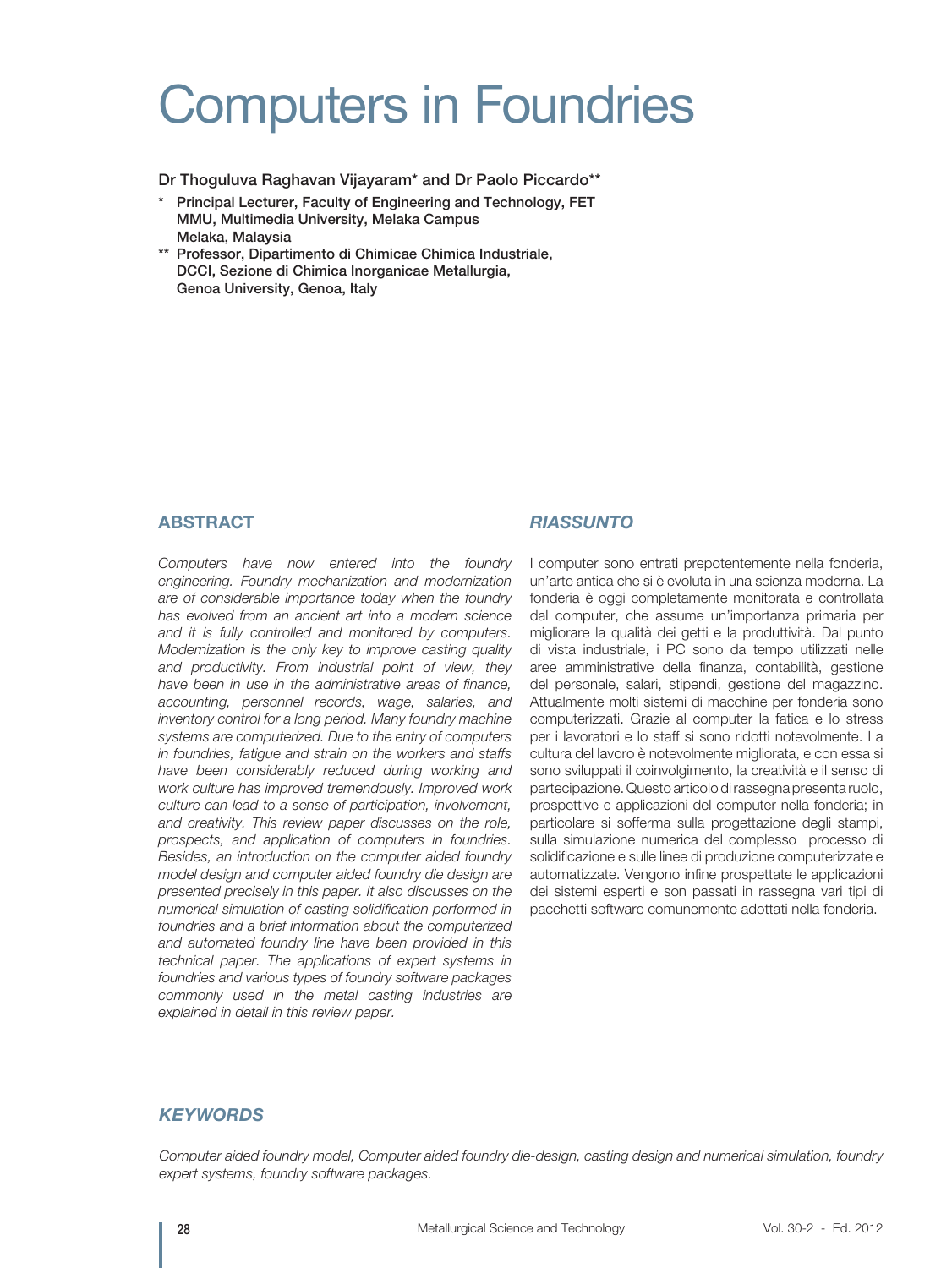## **INTRODUCTION**

Foundry technology deals with the processes of producing castings in molds made in either sand or some other material. Metal casting is the oldest manufacturing processes. Today, a variety of molding processes and melting equipment are available to cast different types of metals and alloys in foundries. However, the methods and techniques of production of castings have changed considerably, the fundamental principles remain almost the same. Castings have several characteristics that clearly define their role in modern equipment used for transportation, communication, power, agriculture, construction and in industry. Cast metals are required in various shapes and sizes and in large quantities for making machines and tools, which in turn work to provide all necessities and comforts of life. However, certain advantages inherent in castings such as design and metallurgical advantages and in the casting process itself, endow them with superiority over other manufacturing methods. Foundry mechanization and modernization are of considerable importance today when the foundry has evolved from an ancient art into a modern science. Computers have entered into all industrial applications, and more so in foundry technology [1, 4].

# **II. PROSPECTS**

Nowadays, casting quality is considered as an important one. This satisfies the customer requirements in many ways. To achieve and maintain quality, it is necessary to control the production process firstly. Manual control does not fulfill to attain the expected quality of castings. So, computers are introduced to manage and control the process efficiently. Application of computers plays a vital role to control the entire casting process, quality, metal composition, liquid metal handling, and to perform casting defect analysis with the aid of expert systems. Besides, computers help to simulate the casting solidification during processing. This paves the way to design the casting correctly and hence to avoid major defects like hot spots and also to identify and locate the stress concentration zones. It provides the temperature history of castings, detailed information on the temperature contours, and distribution inside the solidifying casting can be understood. At present, different types of software packages are available to perform analysis on various aspects.

Among them, finite element analysis is an important tool to study the temperature, the stress distribution and micro structural evolution. Modern foundries are automated and absolutely controlled by computers with minimal manual assistance. Pollution and

emission in foundries are monitored and controlled by computers. Computers with the aid of imaging systems perform micro structural characterization and capture photomicrographs since software is available in them [2, 4].

# **III. COMPUTER AIDED FOUNDRY MODELS DESIGN**

The traditional approach to resolve the design and the process planning tasks, commonly used in a foundry, is that the plans are handed over to the experts who specify the procedures to make the cast product and draw it. The designers, using their experience and knowledge, generate projects and instructions for manufacturing the foundry products based on the design specifications and the available installations and operators [1]. Consistent designing and planning require knowledge of casting processes and experience. This has led to the development of Computer Aided Process Planning (CAPP) systems, which are becoming more and more important in this field. CAPP systems are beginning to be developed as a link between design and manufacturing, filling the existing gap between CAD (Computer Aided Design) and CAM (Computer Aided Manufacturing). CAPP allows the user to develop an integrated structure that deals with the flow of information between CAD, CAPP, MRP and numeric control (NC) activities within the company [2,3]. There are two approaches to computer-aided process planning. The first is the variant approach, in which a new process plan is generated using existing standard process plans stored in the database. The second is the generative approach, in which a new process plan is generated from scratch, i.e. it will not use any standard existing process plan. The basic requirement for a generative process planning system is to interpret the given component model drawing in terms of manufacturable features. The main objective is the realization of a computer-aided system to help, automatically select and finally define the parameters of a foundry models. In the applied methodology, the steps are divided into three parts: knowledge acquisition, the activity modification and finally development and implementation of the tool [2-4].

Foundries represent an important sector of the casting manufacturing industry. One of the most important aspects is the designing of the models with their equipment. The successful casting of a pre-designed shape is heavily dependent on the skill and experience of the foundry engineer and this is a time consuming step in a production environment. Thus, the main objective is the realization of a computer-aided system to define the models parameters as machining allowance, draft corner,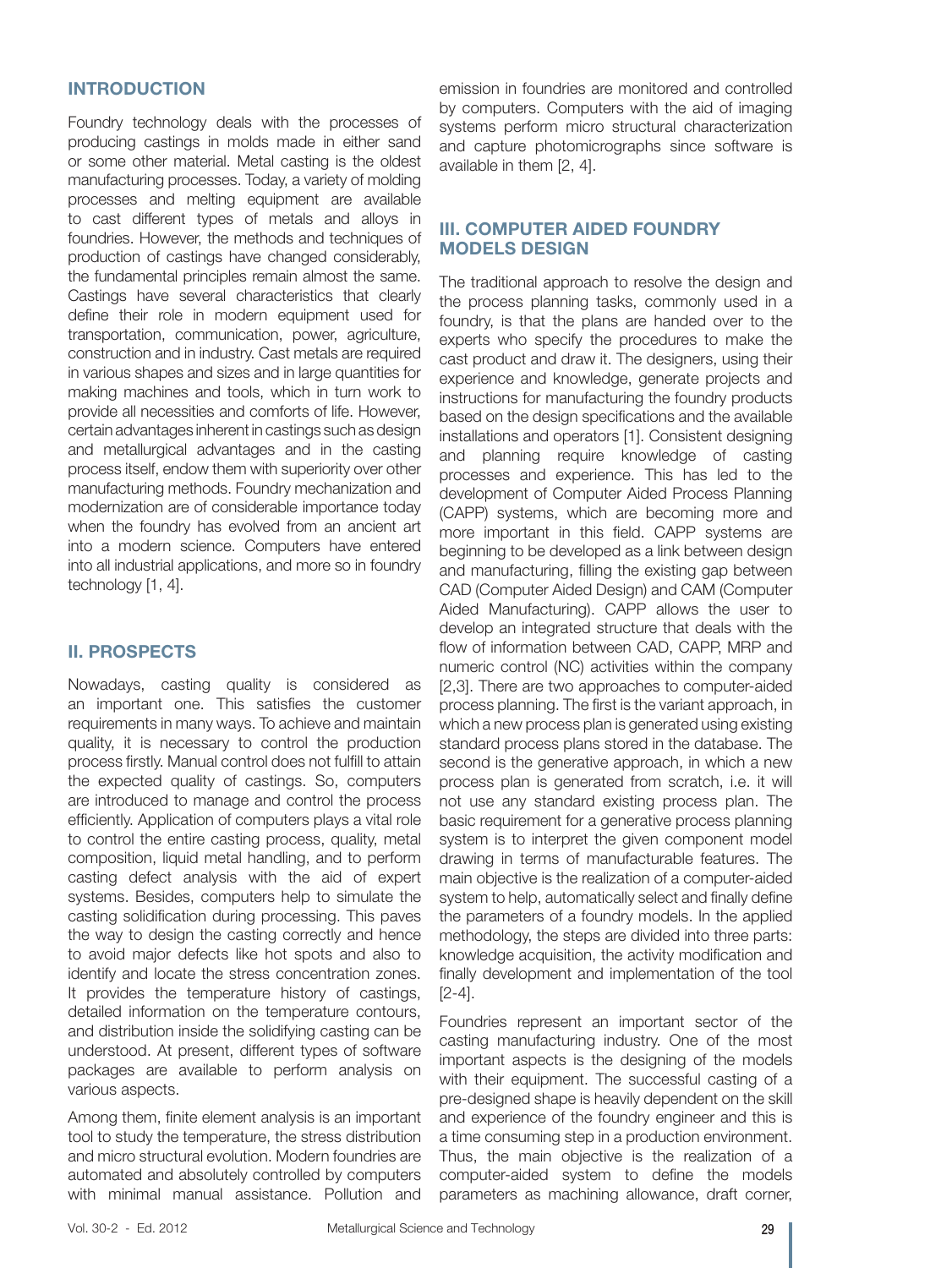radius, dimension, feed head, flask and pouring system. The software tool used for the prototype system is an object-oriented programming language called Visual Basic, used to create the main functional modules. The computer system starts with the geometrical definition of the part. Based on the geometrical dimensions, the program executes the calculations of the model parameters in order to obtain a correct design. The result gives the parameters for model and a proposal for the dimensions, which can be modified. The main feature of the proposed integrated approach is its ability to handle a variety of components and generate the foundry models for them.

#### **IV. ROLE OF COMPUTERS IN FOUNDRIES**

Successfully launching a new cast product into today's competitive market depends on fast, efficient product development, coupled with quick and flexible manufacturing processes. Timing is essential and a delay of a few months can determine loss of market shares and may cause the failure of potentially successful product to fail. Foundries introducing new cast products must achieve a combination of efficient design, concurrent engineering, and justin-time production. Once a prototype of a new cast product has been market tested, the race is on to deliver it to the market before the competition shows up. Computers have played a major role in expediting time to market for new foundry products. Today's casting designers use sophisticated computer aided design software to create designs on-screen, updating them easily when changes are required. Meanwhile, assembly has become increasingly automated with computerized inventory control systems and assembly robots that can work around the clock and without human error [4].

Casting is the most effective method for producing metal parts, in terms of both material use and labor cost. In comparison to other fabrication methods, casting allows fewer geometrical constraints, a wider variety of alloys, thin walls, and more. However, these advantages can be offset by the long leadtime between purchasing and acceptance, which is a result of the need for a pattern to create the mold. The pattern design process often requires iterative trial and error prototyping since gating design is often based on empirical, mostly undocumented experience. Computers could assist the foundry man in both designing gating and analyzing a design by simulating solidification. In some foundries, the pattern design is made on CAD and then converted to a drawing, which instructs the pattern or die maker. In foundries, the same CAD data created to describe the pattern or mold can be used for

simulating the solidification of the molten metal in the ceramic mold.

In recent years, Computer Aided Design has become an essential tool for designing metal parts. CAD eliminates the manual drafting process, and allows the engineer to design more sophisticated parts with greater precision. However, the ultimate output of expensive software and computing power is a two-dimensional paper drawing.

Foundries must interpret the part's design drawing into a pattern design, requiring shrinkage compensation, filleting of sharp comers, and the incorporation of draft angles and parting lines. Such modifications usually require tie foundry to regenerate the CAD file, making the customer CAD file of no use to the foundry. It is easier for the foundry engineer to mark the customer's drawing and forward it to the pattern or mold maker than to redo the CAD [4, 5].

## **V. COMPUTER AIDED FOUNDRY DIE DESIGN**

In the design of casting dies, the objective is to produce sound casting as cheaply and rapidly as possible. At the same time, consideration must be given to suitable die size, locations of gating system, and selection of an appropriate die-casting machine. Foundries in many cases encounter difficulties to ensure shortened lead-time in designing a new die for new product. Much estimation has to be done which use fundamentally based on previous experience and application of various mathematical and empirical equations. Computer programs are developed to estimate main die elements based on the geometry input of casting shape. After initial inputs have been given, the software does full calculations, optimizes selections, and lists main die element sizes. The program can present die characteristics and casting machine characteristics. From both characteristics, the optimum die elements are optimized. Optimum filling time and gating dimensions among other elements of die are determined. Cooling time, cooling channel locations, and flow rates relations are estimated [1, 2, 3].

## **VI. APPLICATION OF COMPUTERS IN FOUNDRIES**

Computers are being used in every field these days and foundries cannot be an exception. In conventional practice, the failure rate of castings is high. Computer simulation minimizes the failure rate to a huge extent compared to manual production. Manual inspection of cast products is quite time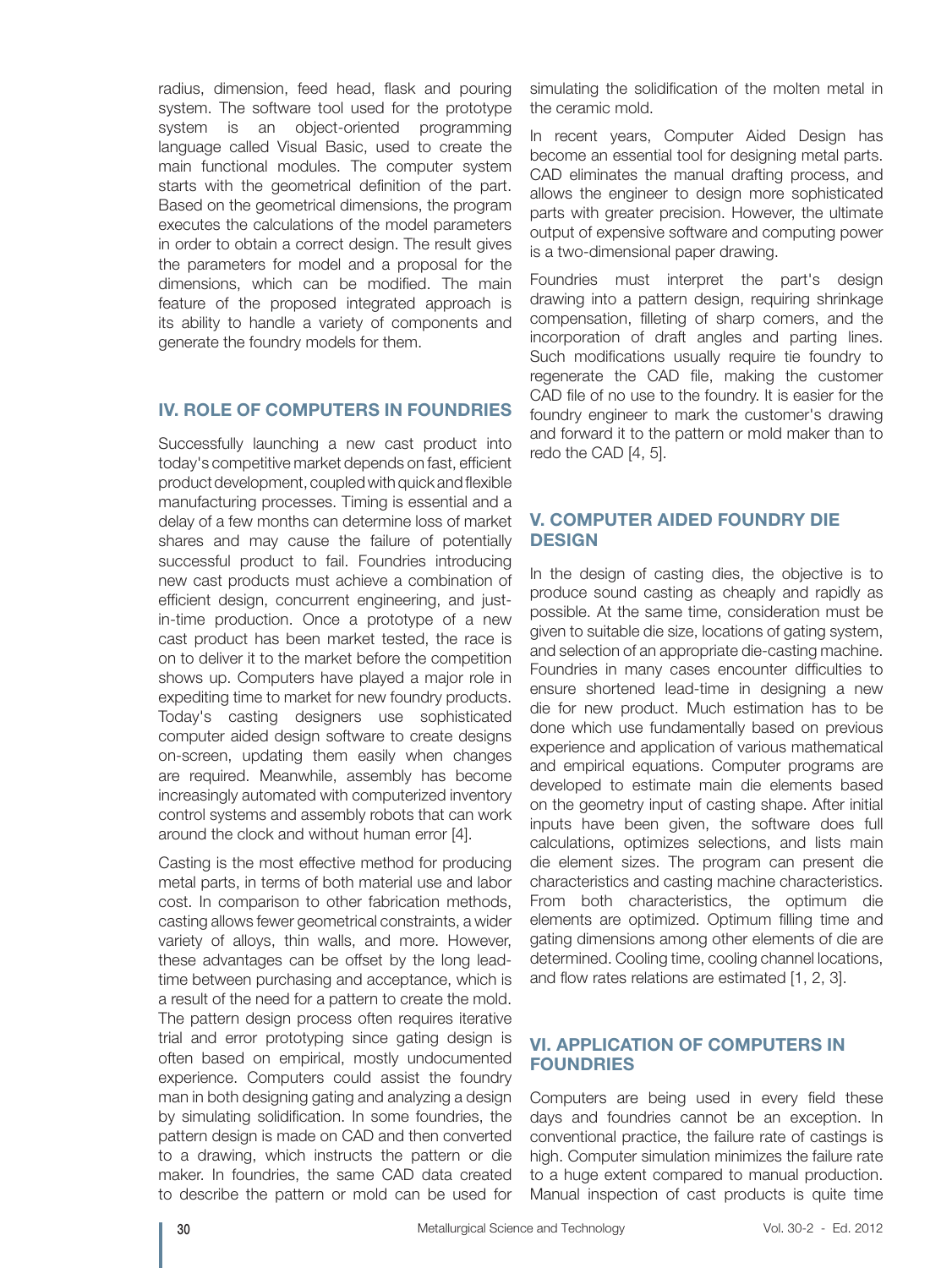consuming and there will be chances that a worker may not identify a defect. By using sensors, quality inspection may be done very easily and in less time particularly for mass production of castings [4]. Hence, human interference can be eliminated. Application of computers in foundries helps to develop a product directly from an existing product, when no other data on the product like design sketch, material used and others are not available. It also reduces wastage and rejection rate and facilitates continuous research and development. Some of the advantages of computer application are listed below [4].

- 1. Animation advantage: better imagination and presentation
- 2. Simulation advantage: predicting complicated outputs like flow of molten metal, possible obstacles, stress and strain, solidification sequence, chances of defects, and complex calculations like stress analysis are done in a fraction of second.
- 3. Database advantage: facilitates Research and Development. Computer can suggest alternative materials and design options from its inbuilt database to save cost, weight, size, availability, and to vary properties.
- 4. Communication and networking advantage: better history management, collecting order and feedback, easy interacting with team members, and better customer support.
- 5. The machine advantage: using simulation Software Packages in foundries. Simulation software's are generally known as CAD/CAM/ CAE tools. Some of them are Catia (Computer Aided Three Dimensional Analysis), It is a highly versatile package, which assists in almost all kinds of design such as drawing production, mechanical design, machine parts, sheet metal designing, free style shaper, hybrid design, structural analysis, mold and die casting design, prismatic machining, manufacturing plant layout, and so on. Unigraphics, Solid Edge, Pro E, and iDeas are already developed software packages. IDeas package can optimize design at early stages, which greatly improves product quality while reducing time and cost. Solid Works can create geometry, refine features of a part, make drawings, model trajectories of cutting tools, and develop numeric control. ADAMS is the best package for kinematics and dynamic analysis of mechanical systems. It can predict the behaviors of mechanical systems undergoing large displacement motions. It is used for chain mechanisms and inversions like four bar chains. Ansys is a finite

element package which can handle different types of analysis from linear, non-linear stress and thermal problems to piezoelectric and acoustics. It has some supplementary packages like Ansys Flotrain and Ansys EMag that allow the user to determine the effects of the interaction of stress, temperature, fluid flow, and magnetic phenomena. C-MOLD is a set of integrated CAE simulations for plastic molding process, including injection molding filling, post filling and cooling, part shrinkage, co-injection molding, gas injected molding, reactive molding, blow molding, and thermoforming. Fluent is best suited for fluid dynamics, fluid flow, heat and mass transfer and chemical reaction analysis. Altair Optistruct is a finite element analysis package that can optimize structures to minimize weight, maximize performance using topology, topography, and shape & size. Pro CAST is a casting exclusive software package. Pro Weld is a welding software specific package. Prodigy Plus is a prototype-developing machine with related software and this machine can make prototypes of any complex material. Computers have now become an indispensable tool in every occupation and for all sorts of applications. However, lately, computers have been introduced increasingly for various technological applications, such as drawing and design, process selection and methoding, tooling design, component design, machine design, production planning and control, process control, quality control, and defect analysis. Automation has also come in a big way in foundries and computers have become an essential part of control system for all the automatically operated machines. Robotics has further made their headway into many foundries, which also operate through pre-planned computer programs. In fact, the advent of computers revolutionized the entire structure of foundry by enhancing casting production and productivity, maintaining and improving quality and controlling costs. In casting manufacturing, CNC, CAD, CAM, expert systems and artificial intelligence have further raised the level of advancement. At the present juncture when the demand on the foundry industry to produce castings in large quantities of superior metallurgical quality and to close dimensional accuracy is fast increasing from sophisticated users, specially automobile, aeronautical, electrical, power plant, and machine tool industries. As a consequence it is necessary to consider adopting to consider adopting new technological processes, new materials, and go for automation and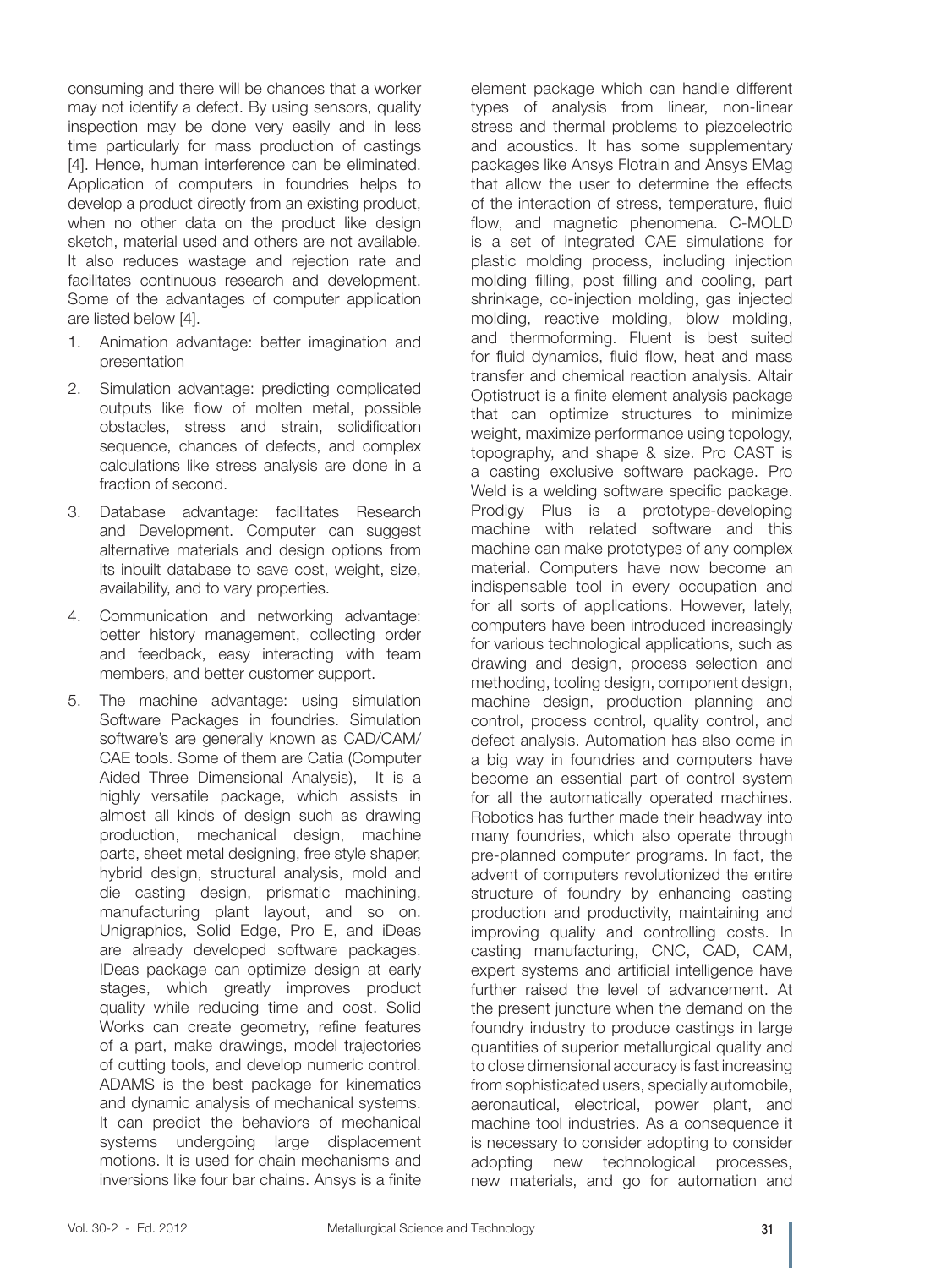computerization. Computers, though not essential for adoption at every stage of production, hold great promise in ensuring better and consistent quality, higher yields, and lower costs. Computers with the standard as well as specially designed software's have been playing a wide role in the foundry industry. More importantly, their use has been widespread in the following areas [4].

- 1. Casting design and development for optimum quality, weight, cost, and easy castability.
- 2. Maintaining pattern designs.
- 3. Sand control for obtaining desired mold characteristics.
- 4. Process optimization and selection for ensuring both quality and product costs.
- 5. Methoding and laying down exact technology of pattern and other foundry tooling design, mold design and die design, gating and risering design, requirement of insulating and exothermic materials, molding, pouring, mold cooling, fettling, and heat treatment.
- 6. Controlling heat treatment cycles.
- 7. Production planning and control.
- 8. Material procurement and selection, Economic order quantity determination for various important items, lead times, reorder points and reserve stocks, ABC analysis, maintaining stock positions of different items of inventory.
- 9. Deciding chemical composition to obtain desired properties, charge control, melting and melt control.
- 10. Process control.
- 11. Quality evaluation, records, inspection, and testing.
- 12. Cost control at every stage of casting production.
- 13. Maintaining database for the entire data about production quantities, sand testing, casting production schedules, heat numbers, melt cycles, process controls, quality records, defect analysis reports, and heat treatment cycles in order to maintain quality and achieve easy identification and traceability of products on a long term basis.
- 14. Maintaining data about calibrations of tools, gauges, instruments, and equipments, corrective actions taken to salvage products, quality records, including quality manual, quality procedures, work instructions, quality plans and quality records.
- 15. Records about wages and salaries to workers and staffs, labor inputs, incentive schemes, work orders, job evaluation, and merit rating.
- 16. Maintaining data about daily, weekly, monthly production and productivity.
- 17. The software is required to operate computers for specific uses consist of the following [4, 5].
- 18. Operating system, to enable start up, shutting down, performing various administrative functions, such as directory, editing, cut, copy, paste, data transfer and retrieval, saving for future use, and printing or plotting on hard copy.
- 19. Standard software's, such as those for text writing, publishing, data base management, tabulation, work sheet preparation, drawing, drafting and graphics, preparing slides for presentation, and mathematical calculations.
- 20. Special purpose software packages, such as those which are designed for specific applications such as gating design and risering techniques, feeding systems for castings, casting and pattern design, inventory control, melt calculations, heat transfer, fluid flow and solidification studies, quality and soundness evaluation.
- 21. Many of these computer applications are simple: no need to use sophisticated and proprietary software packages. These can be developed in-house by using suitable programming languages, such as BASIC, Pascal, "C", and FORTRAN. Standard software's, such as Excel, D-Base, AutoCAD, Harvard Graphics, Acrobat and Coral can also be used with ease for developing in-house programs. For fast communication, which may be within the foundry industry, within the country or outside the country with overseas casting buyers, suppliers or customers, Internet has now come in a big way as a boon. A large amount of paper work is saved, communication, which took days or weeks to reach from one place to other can now be transmitted and received in a matter of seconds. Sending enquiries to prospective customers, receiving quotations, placing purchase orders, keeping follow-up, having discussions with individuals or a group of people, exchanging technical reports and data, drawings or pictures can all be possible through internet. Foundries can have their own web pages and sites to advertise and publicize their cast products and services and explore markets at a global level [6, 7].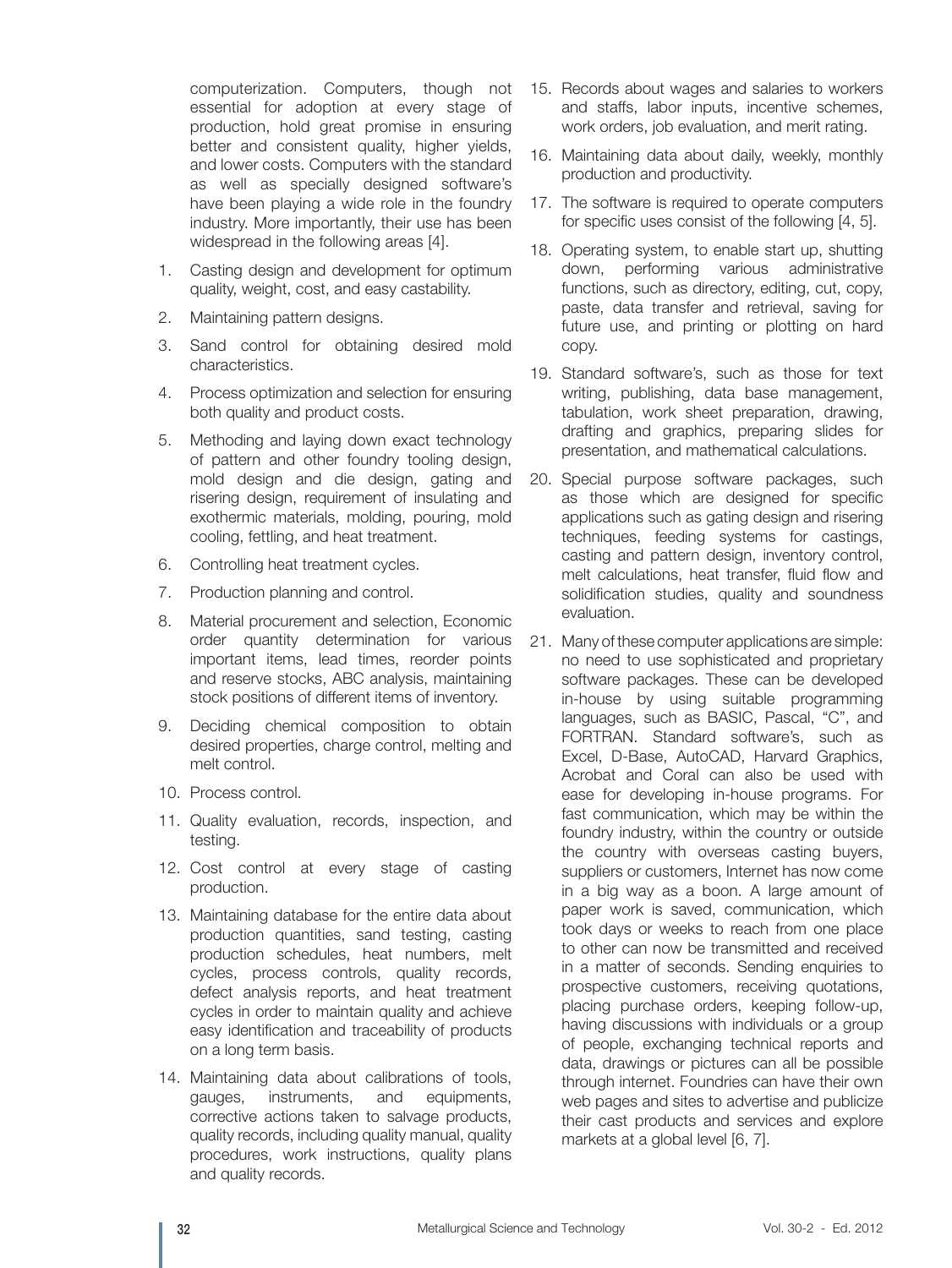#### **VII. COMPUTER SIMULATION OF CASTING SOLIDIFICATION**

Metallurgical phase transformation plays a vital role in the solidification of castings. Casting solidification is the transformation of liquid phase to solid phase with the liberation of latent heat of fusion. During this metallurgical process, it induces casting defects like shrinkage, porosity and hot tears. To eradicate and eliminate these problems, accurate casting design and proper design of gating system is necessary. This can be predicted and designed by means of computer simulation of casting solidification. It helps us to understand the temperature history of the solidifying casting and hence to indentify the hot spot region with the aid of obtained timetemperature contours. Further, it will be used to get defect free as cast products on implementing the above facts attained from the computer simulation process. Since, computers became widely available in industry; researchers have been working on the development of programs to simulate the solidification of castings [8, 11].

Computer simulation of casting solidification of metals and alloys is a complex phenomenon. The assumptions and constraints used for simulation are considered as a vital one. To identify the solidification conditions, simulation of casting process is done by running indigenously developed computer software for the casting process selected for investigation. The program output provides the details on timetemperature profile and heat transfer coefficient values, which plays a key role in the effective design of castings [9].

Many computer simulation programs now exist, but some require computers of a power not generally available to practical foundry men, while others take an unacceptably long time to obtain meaningful results. The aim of computer modeling is to predict the pattern of solidification, indicating where shrinkage cavities and associated defects may arise. Its secondary aim is to provide a choice of quality levels. Besides, it is used to simulate solidification with the casting in various positions, so that the optimum position may be selected. This will help to calculate the volumes and weights of different materials ranges from steel, white cast iron, grey cast iron, ductile cast iron, and non-ferrous metals and alloys in the solid model. It is used to determine the solidification time and behavior of different materials accurately. Hence, it is used to determine the cooling rate influenced by the grain structure of castings. Solidification simulation of castings provides time-temperature data, temperature contours, hot spot locations, degree of recalescence, latent heat of fusion, and solidification time. The obtained time-temperature plot explains

the effect of under cooling of solidifying castings which reflects more on the inside microstructures responsible for material properties [9-11].

Casting solidification simulation software program performs firstly, the solid modeling, consecutively, the thermal analysis and solidification simulation. During the simulation process, the effect of varying molding position, ingate position, mold materials, chills, insulating and exothermic materials can be modeled, allowing the optimum method of making the casting to be predicted.

Casting solidification simulation software's are in regular use by aluminium, copper, iron, and steel foundries using processes ranging from green sand, resin and shell-bonded sand to investment and gravity die casting. Applications include large steel castings such as heavy weighing turbine housings, stern frames, critical high-pressure valve castings, repetition castings such as ductile iron crankshafts, where modeling increases the chance of achieving "Right First Time" methoding, so reducing the leadtime for new castings. Foundry method engineers do not only use solidification simulation software's but also casting designers and purchasers are using the software's having experienced significant improved quality from their simulation softwareusing suppliers [10-11].

# **VIII. COMPUTERIZED AND AUTOMATED FOUNDRY LINE**

A foundry needed to rebuild its automated sand casting line following an accident that damaged or destroyed significant portions of the casting machinery and its control systems. The line needed to be rebuilt quickly so that customers were not lost to competitors and furloughed employees could be brought back to work. In rebuilding the casting line, foundry personnel wanted to ensure that the new controls avoided problems they had experienced with the old control system. Troubleshooting and programming on the old system were hampered by slow response times due to network congestion [2, 3, 10]. Centralized control required that the entire line be shutdown to download software changes or perform routine maintenance. The main interface to the line was through a massive hardwired annunciator panel. Operators were required to follow a multi-step procedure to start up or shut down the line. Some of the benefits are listed below [10].

- 1. Operators can start the casting line with just a few entries on the touch screen.
- 2. Alarm lamps have been replaced by colorcoded status messages on graphical overview screens pinpointing the cause of problems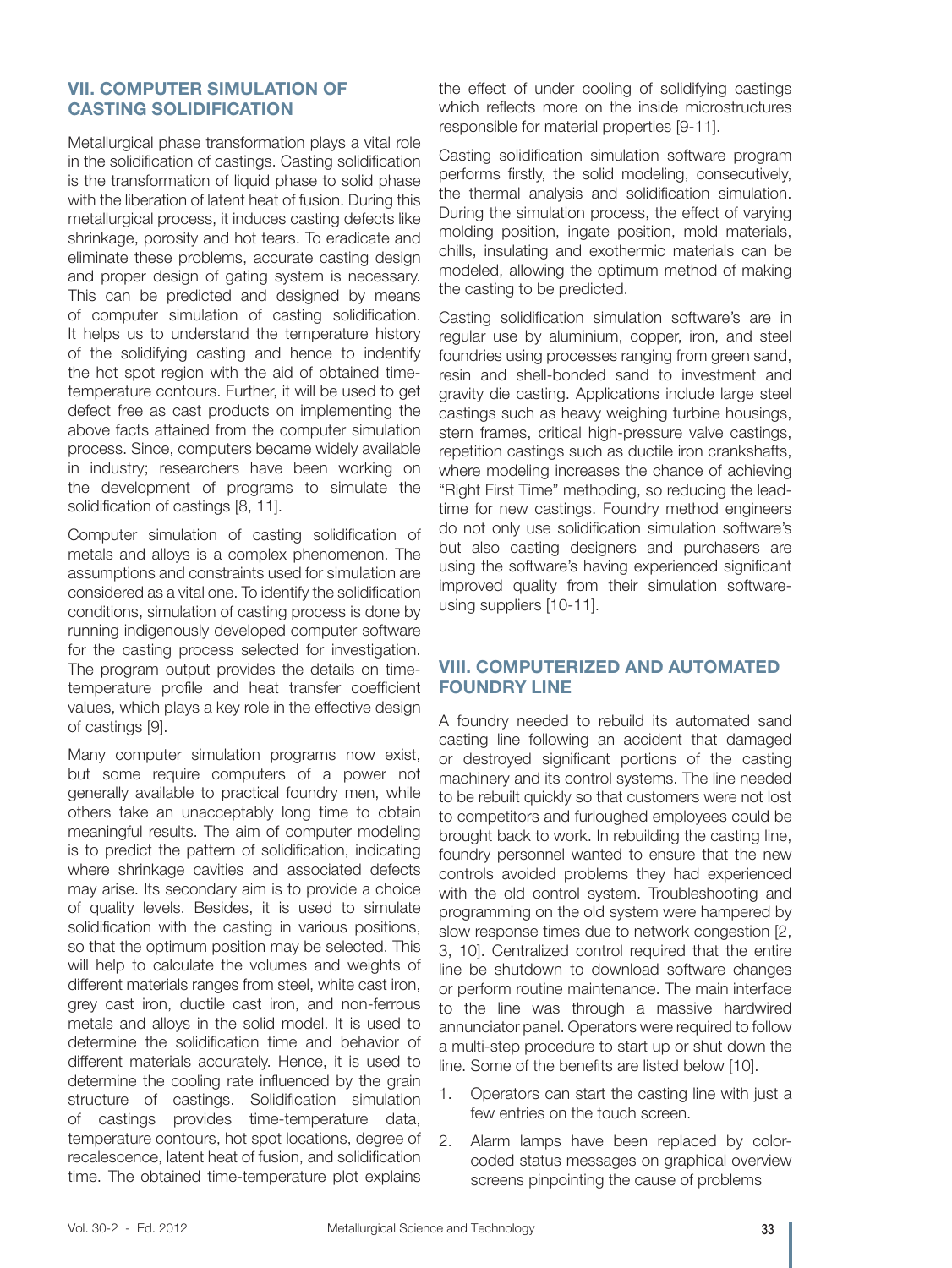- 3. Changes to the main console can be performed through software changes to the Panel View terminals. No more rewiring the annunciator panel.
- 4. Common control code shortens the learning time for maintenance and engineering personnel to familiarize themselves with the ladder logic program.
- 5. Through the Control Logic gateway, maintenance and engineering personnel can monitor, backup and troubleshoot any PLC in the foundry from the comfort of their shop or office.
- 6. Networking bottlenecks have been eliminated
- 7. Decentralized control has eliminated the need to shut the entire line down for software modifications or routine maintenance.

# **IX. EXPERT SYSTEMS FOR FOUNDRIES**

Expert systems are a part of computer science in which computers can be made to think like people. In modern foundries, expert systems are mainly used for casting defect analysis. Expert systems are computer programs in which the knowledge and experience of one or more experts is captured and stored to make it widely available. Extracting the knowledge or expertise from the domain expert is an important stage. The knowledge in an expert system may originate from many sources such as textbooks, reports, databases, case studies, empirical data, and personal experience. These systems can be of great assistance in the decision-making process as the computer can be made to think, reason, make inferences and give judgment, conclusions, and solutions to problems. These have wide engineering applications in manufacturing, quality control, casting defect analysis, fault diagnosis, and plant maintenance [4]. In foundries, casting defect analysis is one of the common applications of this system. The entire system consists of an input device like keyboard, a knowledge base, database, inferencing capability, and output device. The knowledge base written in the form of a series of rules contains facts, concepts, and procedures in a form suitable for storage, interpretation, and for matching with the information obtained for a specific problem in the database. During inferencing, the data for the current problem is matched with the knowledge using search and pattern-matching technique and decision or solution, as the case may be is indicated as output. Foundries can buy an expert system shell, so that any desired knowledge can be collected, developed and written into it, and the software is then ready for use. In foundry where many decisions are based

on rules of thumb, the expert system can mimic such decision-making and give suitable solutions. Initially, the availability of an expert who is thoroughly familiar with the concerned field of technology is essential to gather knowledge required to develop the expert system. This system once developed can be used as and when required without any further need of the human experts or advisers. Foundries derive much benefit from the expert systems. In foundry, most of the decisions including the defect diagnostics are made because of rules of thumb or heuristics. Some of the potential areas for the development of expert systems in foundries are for diagnosis, and monitoring. Diagnosis expert system can be developed to analyze the defects in castings. It can also be developed in finding a fault in any foundry machinery. Monitoring expert system can be developed to monitor; for example, to monitor the sand mixture properties and give corrective measures for the proper maintenance of sand system [4].

## **X. FOUNDRY SOFTWARE PACKAGES TO TACKLE TECHNICAL PROBLEMS IN FOUNDRIES**

In recent years, key developments have taken place in CAD, casting design, simulation, rapid tooling, intelligent advisory systems, and Internet based foundries and most foundries presently are caught between change and survival. This is especially true in case of the foundries operating in the developing countries. However, they have to keep pace with the changing technological trends, if they have to survive in the global foundry market. If properly adopted, these can lead to both, immediate tangible benefits in terms of shorter lead-time, higher productivity and lower rejections and long term intangible benefits, in terms of better company image, higher confidence, stronger partnerships and improved marketing [4-6]. Casting design involves converting the part design to the tooling design, showing orientation in the mould, parting line, application of draft allowances, gating and feeding systems, core boxes, pattern plates and other elements. Simulation includes mold filling and casting solidification, useful for optimizing the design of gating and risering systems respectively. Casting model is the main input for simulation. Since casting design essentially involves a series of geometric transformations of the part model, the three dimensional CAD systems are used for the purpose. A few programs for deciding the dimensions of feeding and gating systems are available, but these are stand-alone type and cannot be connected to the 3D casting design systems. Currently available software packages for foundry use are listed below [4].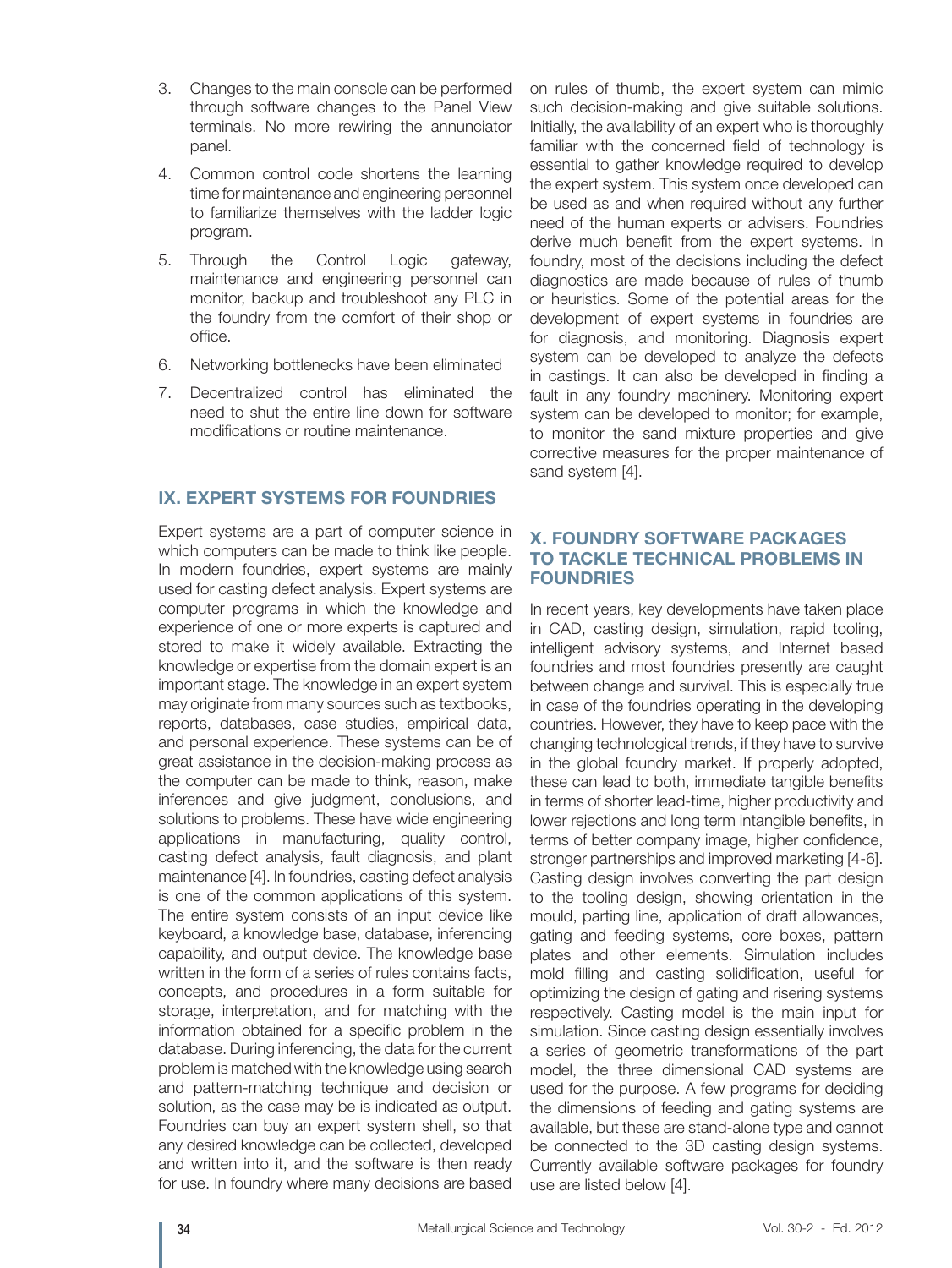- ◗ Magmasoft
- CastCAE
- CastDFSIGN
- CastCHECK
- AFS Solid 2000
- NovaFlow
- NovaSolid
- ◗ ProCAST
- ◗ MeshCAST
- AutoCAST

Magmasoft software offers comprehensive foundry competence, engineering services and powerful simulation tools for the optimization of castings and foundry processes. It is used worldwide and is a highly successful simulation tool for cost effective process layout and prediction of casting quality. Many foundries have adopted this for overcoming the problems in achieving directional solidification. The use of this package can enable quality improvement and cost reduction through robust and optimum methoding of gating and risering, optimization of metal treatment and metallurgy, minimizing of production risks and making best use of all of the cast iron's potential for wide ranging mechanical properties. Further, the microstructure distribution and the local mechanical properties are quantitatively predicted.

CastCAE is a software tool to monitor proper mold filling and simulate the casting solidification coupled with automated risering. It predicts filling patterns, cold shuts, shrinkage and porosity defects reliably. It is fully based on physical models and is available for all casting processes and metals. It simulates the casting process, revealing the temperature drop and filling order during pouring, followed by the solidification of casting in the mold, where shrinkage and porosity formation during cooling. All the output results will come out as independent files, enabling the user to send the results to those who need to view them, without additional software. It calculates the feeding solution and is more accurate than the traditional modulus and Heuver's circle methods, as it is based on simulation, and thus the alloy and mold effects are taken into account. Cast design uses all three dimensioning rules to determine the proper risers and their locations. Results also include the yield, pouring and casting weights, and suggestions for additional risers if needed. CastCHECK has been used to help in several ways, such as initial design of components, assessment of the feasibility of casting a component, assessment of quality requirements, assessing the proposals to change the design for better castability and inspection by the customer. Solidification simulation using Cast CHECK is used in areas like design of gating and risering, test casting of component and final test castings [4].

AFS Solid 2000 software combines thermal and volumetric calculations to predict shrinkage porosity. The program can installed on multiple machines at one location. The American Foundry men's Society offers a selection of software packages designed specifically for use in foundries are shown below in Table-1[4].

| Description and Application                                                                                                                                                                | Name of the AFS Foundry Software Package         |
|--------------------------------------------------------------------------------------------------------------------------------------------------------------------------------------------|--------------------------------------------------|
| Software for calculating dimensions for a step-down gating<br>system using different types of sprues and runners.                                                                          | <b>AFS Gating System</b>                         |
| Design of experimental software for optimal product quality.                                                                                                                               | <b>DOEpack</b>                                   |
| A powerful guage calibration tracking software<br>that helps to maintain the history of gauges.                                                                                            | GAGEpack                                         |
| Software used for calculating the least expensive charge mix<br>for alloys with the correct chemistry requirements.                                                                        | Least Cost Charge                                |
| Software used for the creation of useful foundry<br>process control sheets and technical reports.                                                                                          | Process Plus                                     |
| Combines the best of the geometric and modulus risering<br>techniques to predict the best risers for castings.                                                                             | <b>AFS Risering System</b>                       |
| <b>Statistical Quality Control Package</b><br>allows the turning data into useful information.                                                                                             | <b>SQC Pack</b>                                  |
| A program will calculate the weight of casting based on a material<br>density and casting volume. It also calculates a modulus value,<br>to get an idea about the order of solidification. | Weight / Order                                   |
| It is used to predict problems in castings and make changes<br>to the part, risering or process to optimize part manufacture<br>before the first part is made.                             | <b>AFS Modeling Solidification</b><br>System 3-D |
| A software designed to provide a complete statistical and<br>graphical analysis of the measurement system.                                                                                 | R & R Pack                                       |

#### *Table-1 Foundry Software Packages from AFS (American Foundry men's Society) [4]*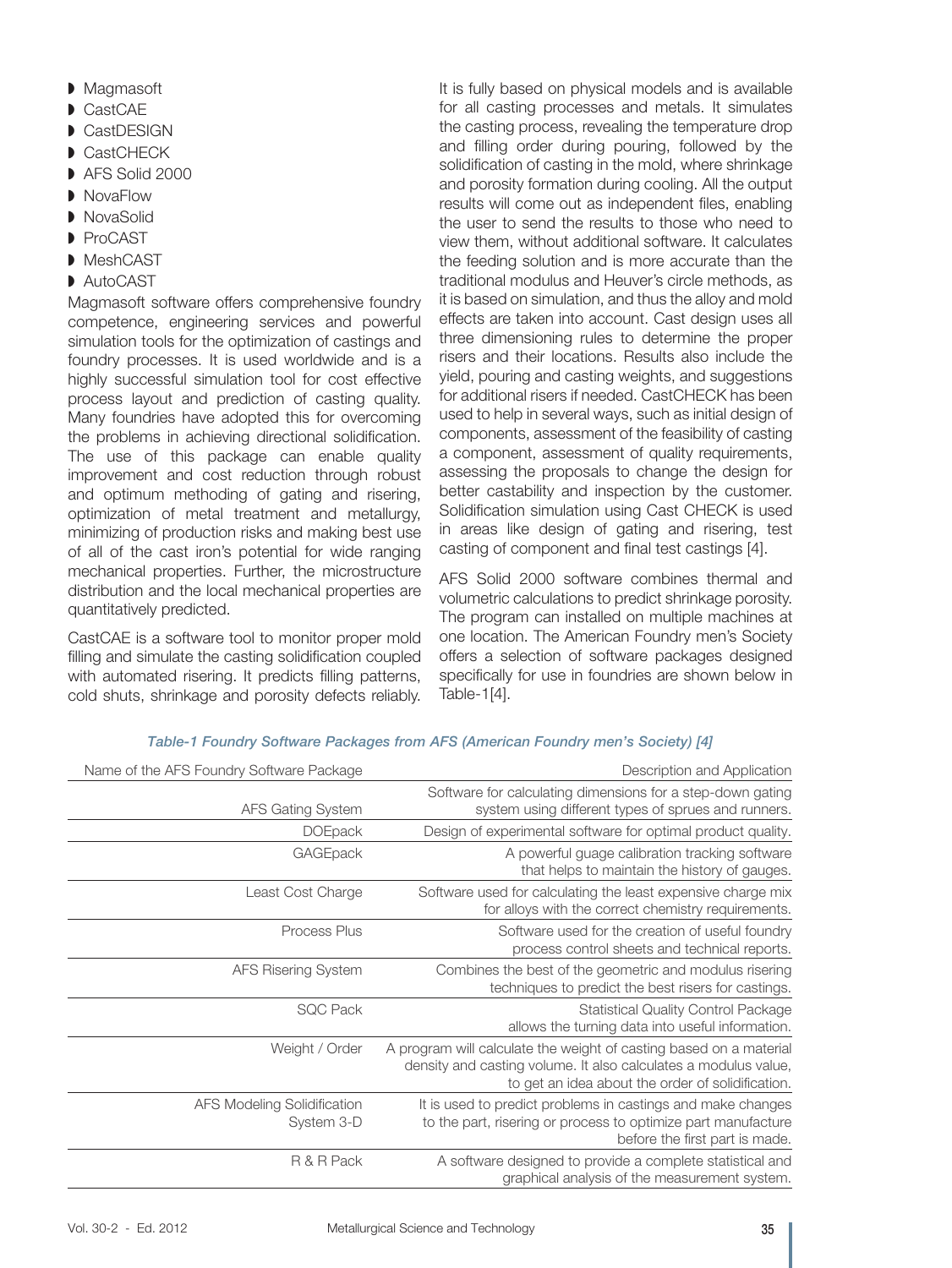NovaFlow and NovaSolid foundry packages are applicable to sand casting of grey cast iron, ductile cast iron, steel, aluminium, copper-based alloys, magnesium, lost wax, shell molding, and investment casting of different alloys, permanent mold and highpressure die casting processes. The main features include advanced algorithms that take gravity and flow into consideration during mold filling and solidification. The common applications have been to optimize the risering requirements, improve yield and reduce time required for cleaning, finishing, and machining castings [4, 9].

ProCAST uses finite element technique and has been adopted for micromodeling, stress, distortion, and automatic meshing. It is also applicable for sand, shell, investment, die-casting, permanent mold and lost foam processes. Foundries have used the software for improving the methoding and simulating the solidification process for producing radiographic quality castings. It can simulate all three primary modes of heat transfer. It also allows the input of thermal, fluid, mechanical, and electromagnetic properties of material as constants or as functions of temperature. It simulates all types of casting processes, solves full three dimension navier stokes fluid flow equations, coordinates rotation for tilt pouring, gas modeling for simulating trapped gas and venting, non-newtonian flow modeling, filter modeling, turbulence modeling, compressible flow modeling, lost foam modeling, and particle tracking. it can also model the injection of gas behind a liquid, providing build-up of pressure driving the flow into the cavity during low-pressure die casting [4,10].

MeshCAST is used for fully automatic 3-D mesh generation and is very convenient for design purposes. It can handle complex geometries, and generates the mesh at a faster rate. It is an automatic 3-D tetrahedral mesh generator. AutoCAST has a knowledge-based system involving large eddy simulation for combining all the three essential tasks, casting design decisions, casting model creation and process simulation. This approach reduces the overhead of importing and exporting data between the systems for each layout iteration, saving not only valuable time, but also the possibility of errors during data transfer [4, 11].

## **DISCUSSION**

Modern foundries are automated and absolutely controlled by computers with minimal manual assistance. Pollution and emission in foundries are monitored and controlled by computers. Computers with the aid of imaging systems perform microstructural characterization and capturing photomicrographs and software is available in it.

The successful casting of a pre-designed shape is heavily dependent on the skill and experience of the foundry engineer and this is a time consuming step in a production environment. Thus, the main objective should be the realization of a computer-aided system to define the models parameters as machining allowance, draft corner, radius, dimension, feed head, flask and pouring system. Computers could assist the foundry man in both designing gating and analyzing a design by simulating solidification. It has played a major role in expediting time-to-market for new foundry products. Computer programs are developed to estimate the main die elements based on the geometry input of casting shape. Optimum filling time and gating dimensions among other elements of die are estimated. Cooling time, cooling channel locations, and flow rates relations are determined. Computers have been introduced increasingly for various technological applications such as drawing and design, process selection and methoding, tooling design, cast component design, machine design, production planning and control, process control, quality control, and casting defect analysis.

Computer assisted casting solidification simulation is used to eliminate defects like shrinkage, porosity and helps to locate and identify the hot spots, consequently reflects on efficient design of components. Besides, it is used to determine the solidification time and behavior of different materials accurately. Hence, it is used to determine the cooling rate influenced by the grain structure of castings. It provides time-temperature data, temperature contours, degree of recalescence, latent heat of fusion and solidification time. Computerized and automated foundry line helps to start the casting line with just a few entries on the touch screen. Alarm lamps are replaced by color-coded status messages on graphical overview screens pinpointing the cause of problems. Through the Control Logic gateway, maintenance and engineering personnel can monitor, backup and troubleshoot any PLC in the foundry from the comfort of their shop or office. Networking bottlenecks have been eliminated. Decentralized control has eliminated the need to shut the entire line down for software modifications or routine maintenance. Application of expert systems in foundries helps in decisionmaking process. It has a wide range of applications in casting manufacturing, quality control, casting defect analysis, fault diagnosis, and foundry plant maintenance. Foundries can buy an expert system shell, so that any desired knowledge can be gathered, developed and written into it, and the foundry software is then ready for use. Foundry software packages acts as powerful simulation tools for the optimization of castings and foundry processes. It is also a highly successful simulation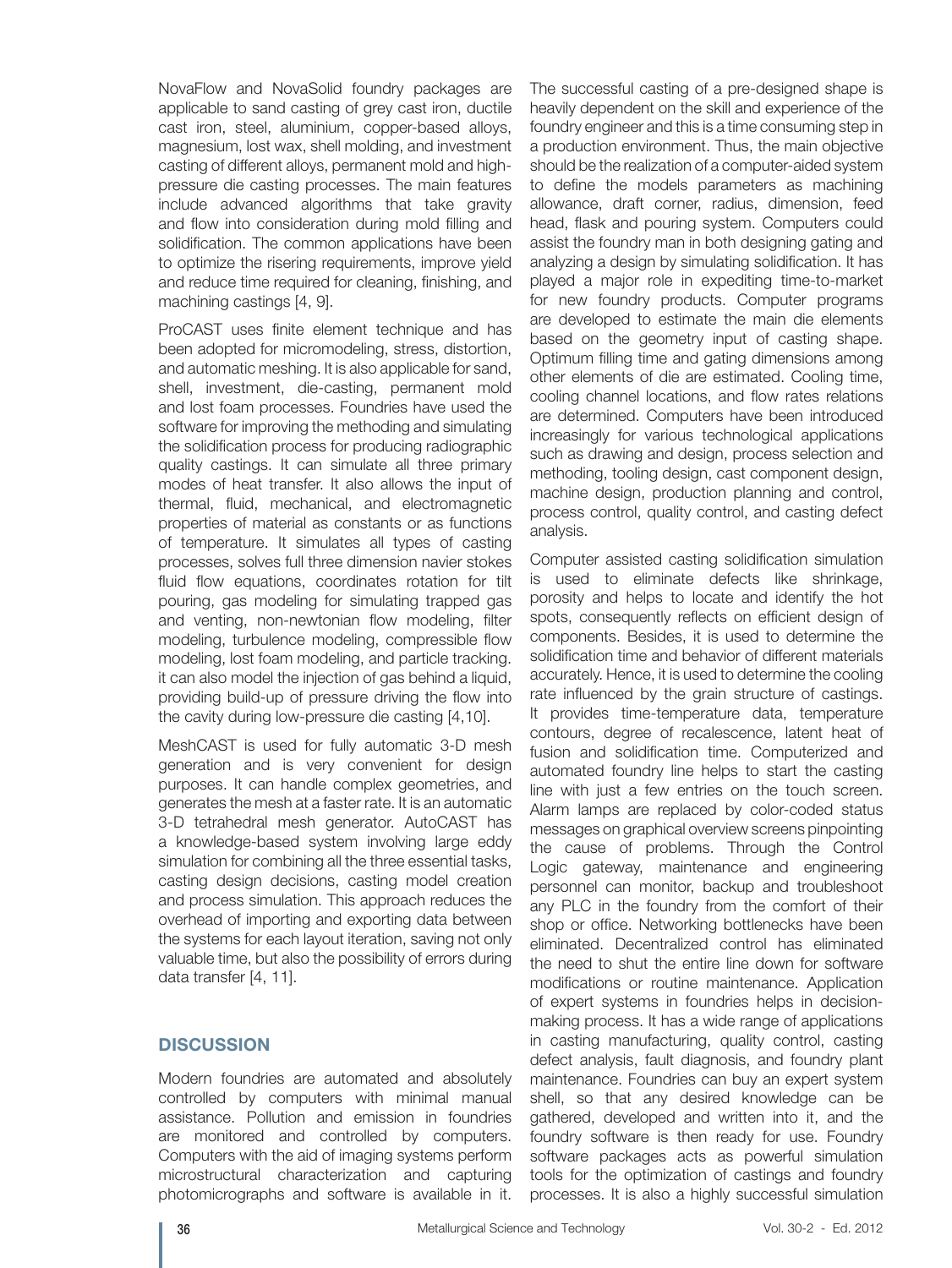tool for cost effective process layout and prediction of casting quality. It can enable quality improvement and cost reduction through robust and optimum methoding of gating and risering, optimization of metal treatment and metallurgy, and minimizing of production risks. Further, the microstructure distribution and local mechanical properties are quantitatively predicted. It functions as a tool for mold filling and solidification simulation coupled with automated risering.

# **CONCLUSIONS**

- 1. Foundry mechanization and modernization are controlled and monitored by the application of computers.
- 2. Casting quality and productivity can be enhanced by computerized process control in foundries.
- 3. Due to the entry of computers in foundries, fatigue and strain on the workers and staffs have been considerably reduced during working and work culture has improved tremendously.
- 4. Application of computers plays a vital role to control the entire casting process, quality, metal composition, liquid metal handling, and to perform casting defect analysis with the aid of expert systems.
- 5. Computers help to simulate the casting solidification during processing. This paves the way to design the casting correctly and hence to avoid major defects like hot spots and also to identify and locate the stress concentration zones. It provides the temperature history of castings, detailed information on the temperature contours, and temperature distribution inside the solidifying casting.
- 6. Different types of foundry software packages are available to perform analysis on various aspects. Among them, finite element analysis is an important tool to study the temperature and stress distribution, and microstructural evolution.
- 7. Modern foundries are automated and absolutely controlled by computers with minimal manual assistance.
- 8. Pollution and emission in foundries are monitored and controlled by computers.
- 9. Computers with the aid of imaging systems perform microstructural characterization and capturing photomicrographs and software is available in it.
- 10. Computer simulation minimizes the failure rate to a huge extent compared to manual production.
- 11. In modern foundries, expert systems are mainly used for casting defect analysis and have wide engineering applications in casting manufacturing, quality control, fault diagnosis, and plant maintenance.
- 12. Foundries can buy an expert system shell, so that any desired knowledge can be collected, developed and written into it, and the software is then ready for use.
- 13. The use of foundry software packages can enable quality improvement and cost reduction through robust and optimum methoding of gating and risering, optimization of metal treatment and metallurgy, and minimizing of production risks. It also predicts filling patterns, cold shuts, shrinkage and porosity defects reliably.
- 14. AFS Solid 2000 software combines thermal and volumetric calculations to predict shrinkage porosity.
- 15. ProCAST uses finite element technique and has been adopted for micromodeling, stress, distortion, and automatic meshing. It is also applicable for sand, shell, investment, diecasting, permanent mold and lost foam processes. Foundries have used the software for improving the methoding and simulating the solidification process for producing radiographic quality castings.
- 16. MeshCAST foundry software package is used for fully automatic 3-D mesh generation and is very convenient for design purposes. It can handle complex geometries, and generates the mesh at a faster rate. It is an automatic 3-D tetrahedral mesh generator.
- 17. AutoCAST foundry software package is a knowledge-based system involving large eddy simulation for combining all the three essential tasks, casting design decisions, casting model creation and process simulation. This approach reduces the overhead of importing and exporting data between the systems for each layout iteration, saving not only valuable time, but also the possibility of errors during data transfer.